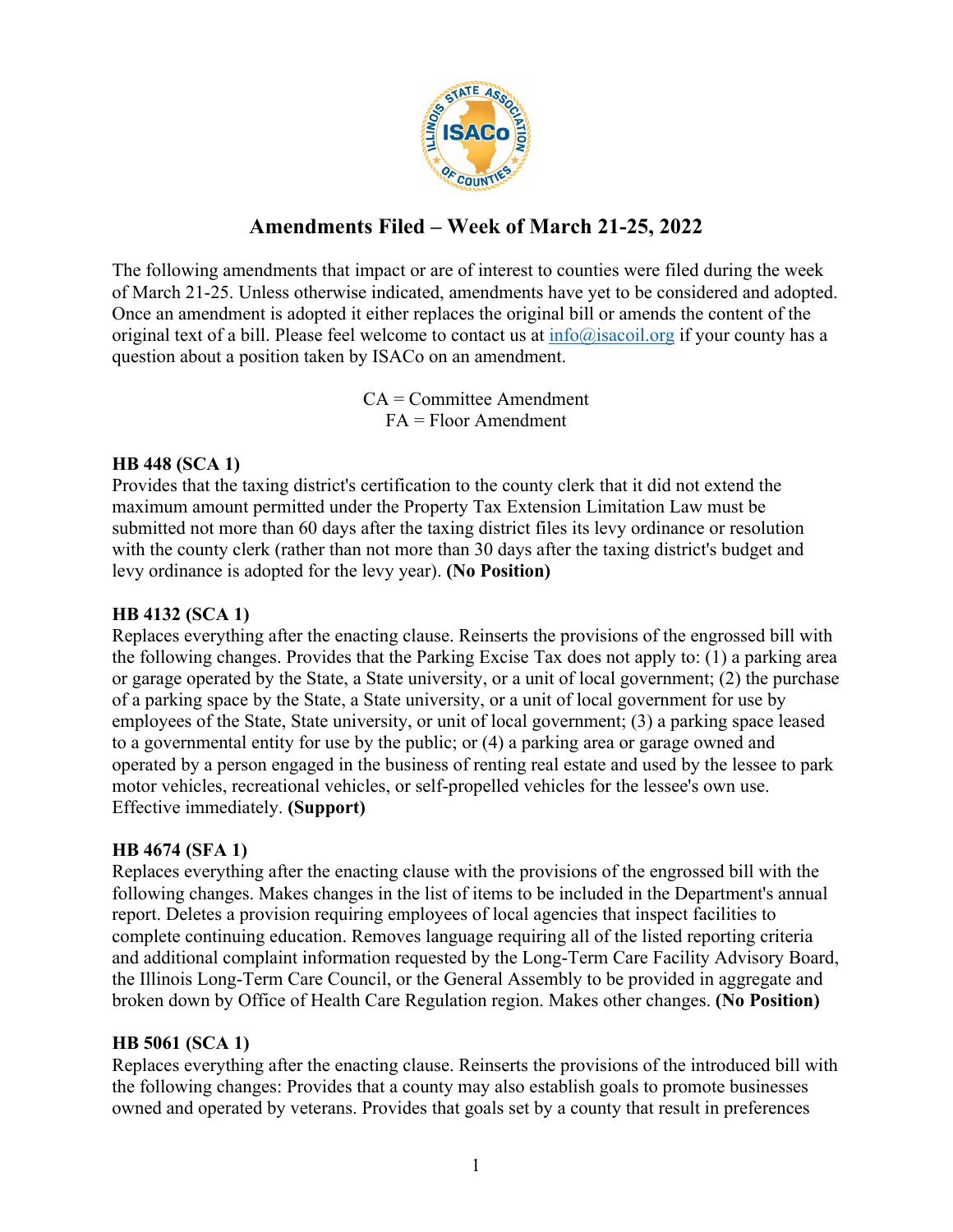being applied to certain bidders or offerors in a county's purchasing process must comply with the constitutional standards applicable to the preferences. Makes grammatical changes. **(Support – ISACo Initiative)**

## **SB 1534 (HFA 1)**

Replaces everything after the enacting clause. Amends the Cemetery Care Act. Defines "average fair market value", "total return percentage", and "net income". Provides that a trustee may apply to the Comptroller to establish a master trust fund in which deposits are made. Allows a cemetery authority to take distributions from its fund either by distributing ordinary income or total return distribution. Requires an application for the implementation of the total return distribution method to be submitted to the Comptroller at least 120 days before the effective date of the election to receive total return distribution. Allows, where no receiver is available, a circuit court to order a willing local municipality, township, county, or city to take over the cemetery. Repeals a provision regarding the use of care funds. Makes other changes. **(No Position)**

## **SB 2565 (HCA 1)**

Replaces everything after the enacting clause with the provisions of the engrossed bill. Makes additional grammatical changes. Makes other changes concerning drug courts, veterans and servicemembers courts, and mental health courts. Provides that a person is ineligible for a drug court, veterans and servicemembers court, or mental health court program if the person has been convicted of home invasion, aggravated vehicular hijacking, or aggravated driving under the influence that resulted in the death of another person or when the violation was a proximate cause of the death. Provides that the court shall consider the least restrictive treatment option when ordering mental health or substance use disorder treatment for participants and the results of clinical and risk assessments in accordance with the Illinois Supreme Court Problem-Solving Court Standards. Repeals a provision concerning the mental health court in Kane County. Effective immediately. **(No Position)**

## **SB 3069 (HCA 1)**

Replaces everything after the enacting clause. Provides that an association may, on behalf of all or several of the owners that constitute the association, file an appeal to the Property Tax Appeal Board or intervene in an appeal filed by a taxing body. Defines "association" as: (1) a common interest community association; (2) a unit owners' association; or (3) a master association. **(No Position)**

## **SB 3097 (HCA 1)**

Replaces everything after the enacting clause. Amends the Property Tax Code. In provisions concerning the scavenger sale, repeals provisions added by Public Act 102-528 that require the county clerk to mail notice of the expiration of the period of redemption within 30 days from the date of the filing of addresses with the clerk. Requires the purchaser of the certificate of purchase to prepare the notice of the expiration of the period of redemption and deliver it to the clerk of the Circuit Court not more than 6 months and not less than 111 days prior to the expiration of the period of redemption. Requires the clerk to mail the notices not less than 3 months prior to the expiration of the period of redemption. Effective immediately. **(No Position)**

## **SB 3685 (HFA 1)**

Replaces everything after the enacting clause. Reinserts the provisions of the engrossed bill. Adds provisions amending the Motor Fuel Tax Law. In provisions allowing tax-free sales of